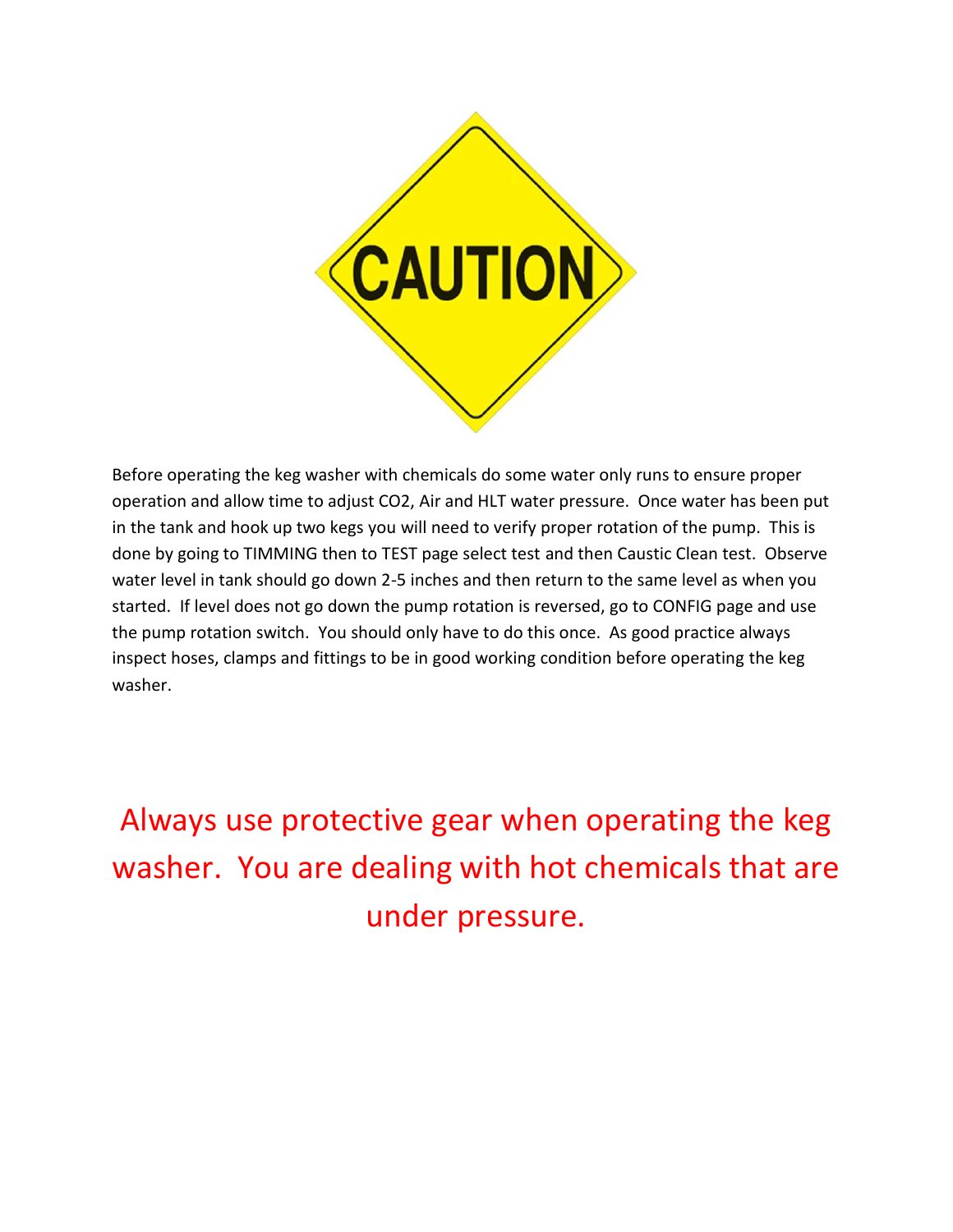# Keg Viking

### Operating Manual

| $\mathbf{1}$   | Power           | Standard configuration 208-240 Single Phase 30 Amps L6-30 Male Twist                                                                                                                                                                                         |
|----------------|-----------------|--------------------------------------------------------------------------------------------------------------------------------------------------------------------------------------------------------------------------------------------------------------|
|                |                 | Plug on a 10 Foot Cord. Customer installs                                                                                                                                                                                                                    |
|                |                 | Optional Configuration 208-240 3 Phase 30 Amps L15-30 Male Twist<br>Plug on a 10 Foot Cord. Customer installs                                                                                                                                                |
| $\overline{2}$ | Compressed Air  | Recommended size Commercial grade 60-80 Gallon 3 HP compressor                                                                                                                                                                                               |
|                |                 | Supplying 10+ CFPM. Use a short run of 1/2" line and 1/2" connectors. Or<br>better yet a 34" hard-piped manifold 34 Inch high flow regulator.<br>Connection on keg washer is a 1/2" female NPT. Do not use smaller<br>fittings it will not operate properly. |
|                |                 | Customer supplies adapter                                                                                                                                                                                                                                    |
| 3              | CO <sub>2</sub> | Required Regulated 12-15 PSI. Connection is 1.5" Tri-Clamp. You                                                                                                                                                                                              |
|                |                 | cannot use a beverage grade regulator (does not supply enough<br>volume).                                                                                                                                                                                    |
|                |                 | Do not use anything smaller than 1/2" regulators or piping.                                                                                                                                                                                                  |
|                |                 | <b>Customer Supplies adapter</b>                                                                                                                                                                                                                             |
| 4              | Water HLT       | HLT Water to 1.5" Tri-clamp water (uses about 10-12 Gallons per cycle)                                                                                                                                                                                       |
|                |                 | 1.5" Tri-clamp                                                                                                                                                                                                                                               |
| 5              | Cold Water      | Optional used only to lower temperature of kegs in case of using                                                                                                                                                                                             |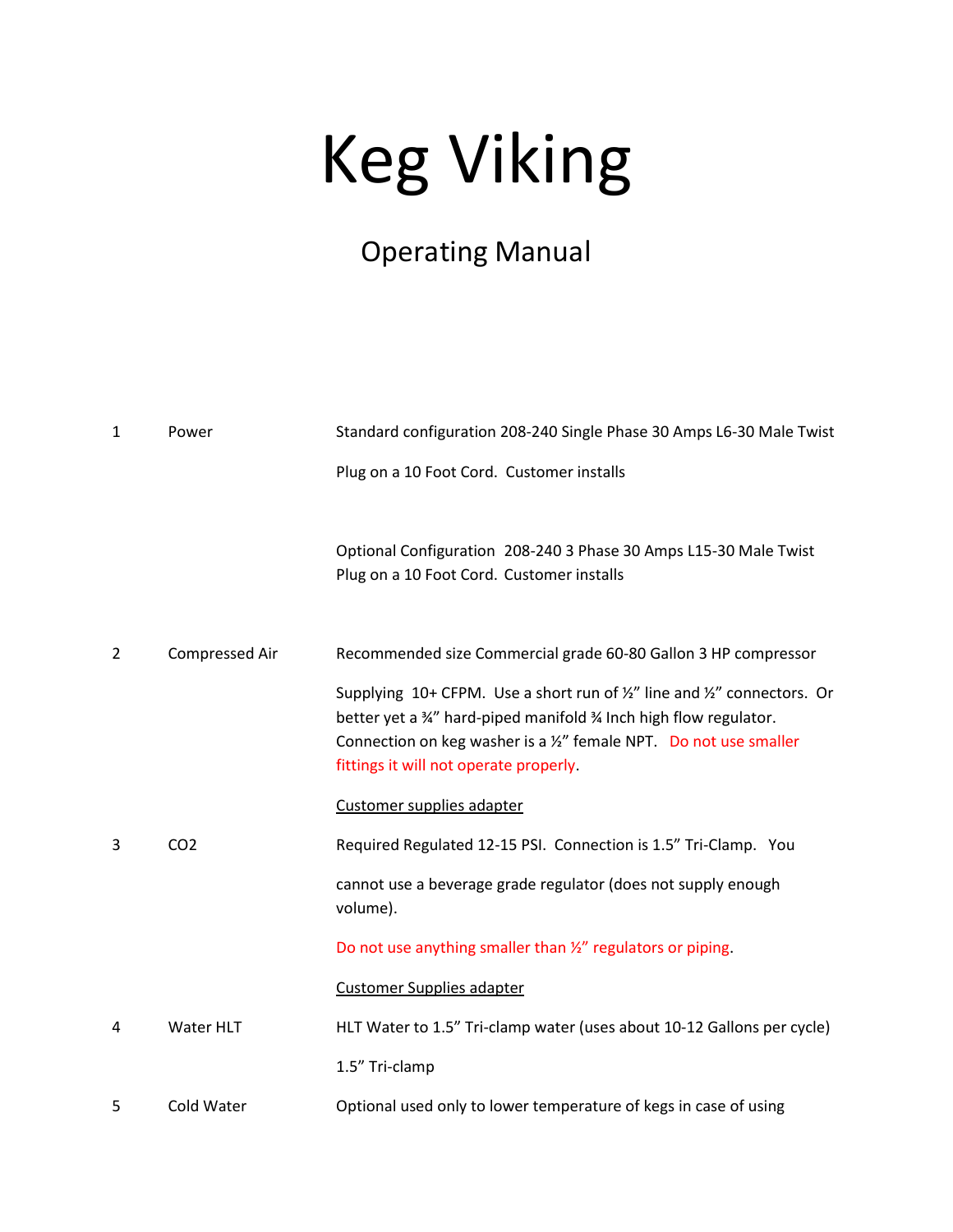#### temperature sensitive sanitizer. 1.5" Tri-clamp

6 Steam Optional Steam supply 10-15 PSI Sanitary steam required.

1.5" Tri-clamp Customer Supplies adapter

Assembly: Your keg washer is shipped mostly assembled. You may also have to attach the back manifold if it was removed for shipping. You will also need to install the supplied power cord as pictured.

- Initial setup: 1 Connect the CO2 from the regulator set to 10-15 PSI.
	- 2 Hook up HLT Water
	- 3 Hook up Compressed air
	- 4 Hook up Cold water/Steam if Used
	- 5 Fill with water 10-12 gallons (Total vessel capacity 14.5 Gallons)
	- 6 Plug the unit in
	- 7 Make sure that pump rotates in the correct direction.

# Order of operation

## **HIT Hot Water Rinse**

- 1 Left keg dump blow out and HLT water rinse and Spear functional test to drain
- 2 Right keg dump blow out and HLT water rinse and Spear functional test to drain
- 3 Caustic Clean cycles length of cycle varies between keg size selected
- 4 Air to blow residual Caustic back to tank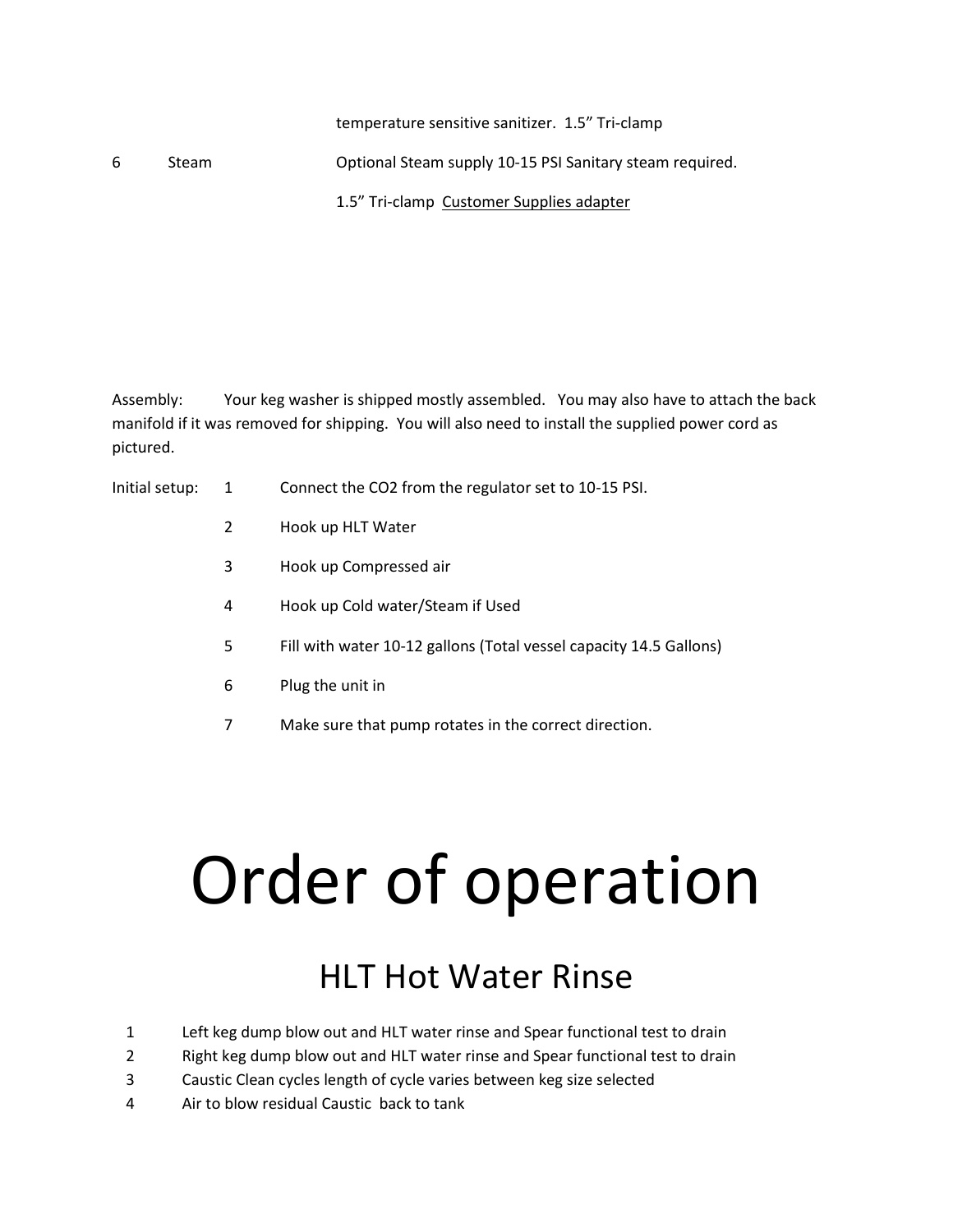- Hot HLT water rinse to drain
- Air blow out to drain
- Multiple Sanitizer cycles depending on hold time selected
- Air blow to return to sanitizer (Last cycle blow out CO2)
- CO2 Flush and hold
- CO2 Prime and Hold
- Done

With 3 min sanitizer hold time cycle time is approximately 8 Min

## Cold Water Rinse

- Left keg dump blow out and HLT water rinse and Spear functional test to drain
- Right keg dump blow out and HLT water rinse and Spear functional test to drain
- Caustic Clean cycles length of cycle varies between keg size selected
- Air to blow residual Caustic back to tank
- Cold water rinse to drain ( water must be cold enough to lower the temperature of the shell below the temperature that causes the sanitizer to
- Air blow out to drain
- Multiple Sanitizer cycles depending on hold time selected
- Air blow to return to sanitizer (Last cycle blow out CO2)
- CO2 Flush and hold
- CO2 Prime and Hold
- Done

With 3 min sanitizer hold time cycle time is approximately 8 Min

## Steam Sanitize

- Left keg dump blow out and HLT water rinse and Spear functional test to drain
- Right keg dump blow out and HLT water rinse and Spear functional test to drain
- Caustic Clean cycles length of cycle varies between keg size selected
- Air to blow residual Caustic back to tank
- HLT water rinse to drain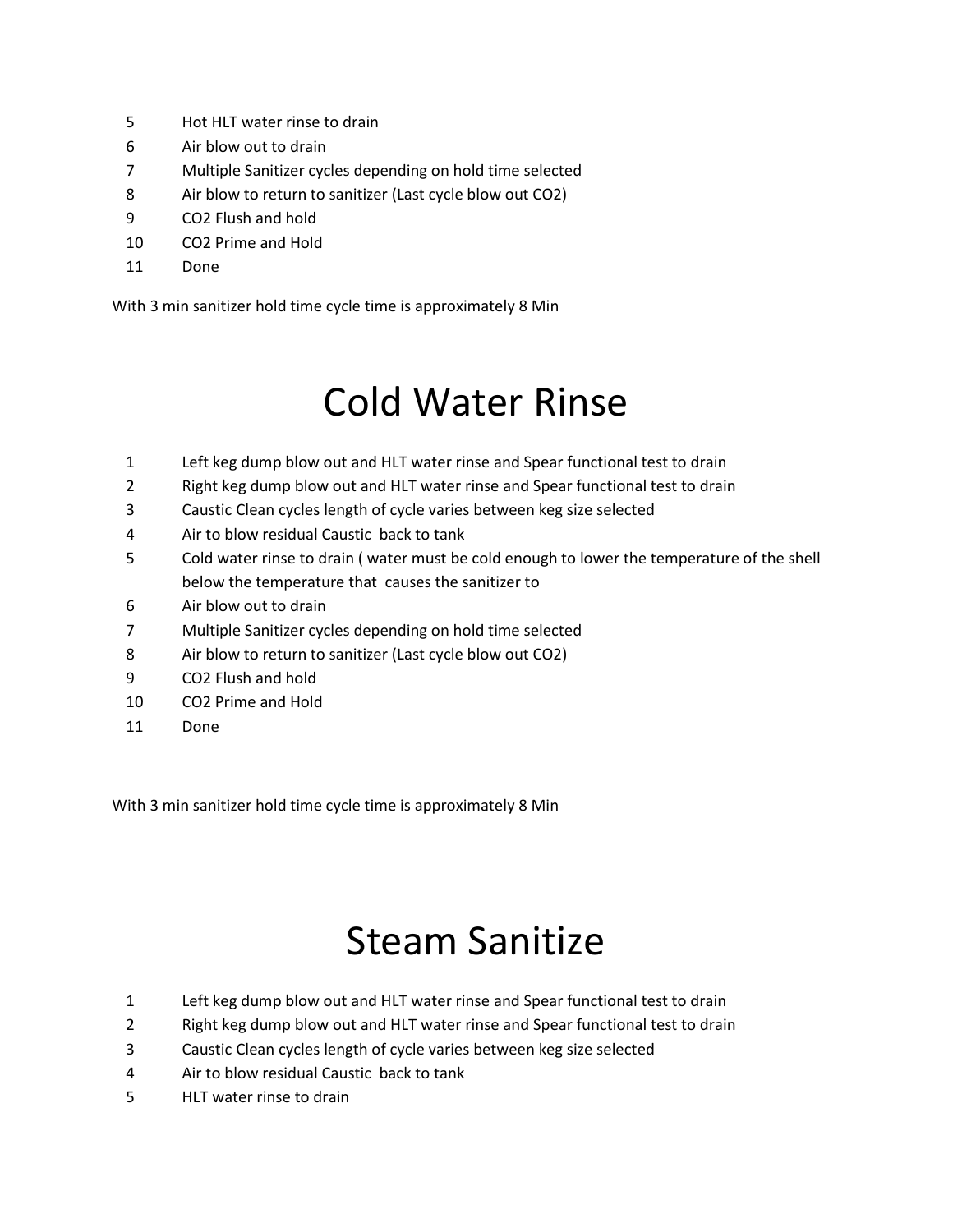- 6 Air blow out to drain
- 7 Steam sanitize cycle open to drain
- 8 Air to blow to drain any residual liquid
- 9 CO2 Flush and hold
- 10 CO2 Prime and Hold
- 11 Done

Cycle time is approximately 6 Min

When operating keg washer the levels of caustic and sanitizer will go down 1-4 inches during normal operation. It should return to filled level as the appropriate cycle is complete. Fluid loss during a run should be so small that it should not even be noticeable.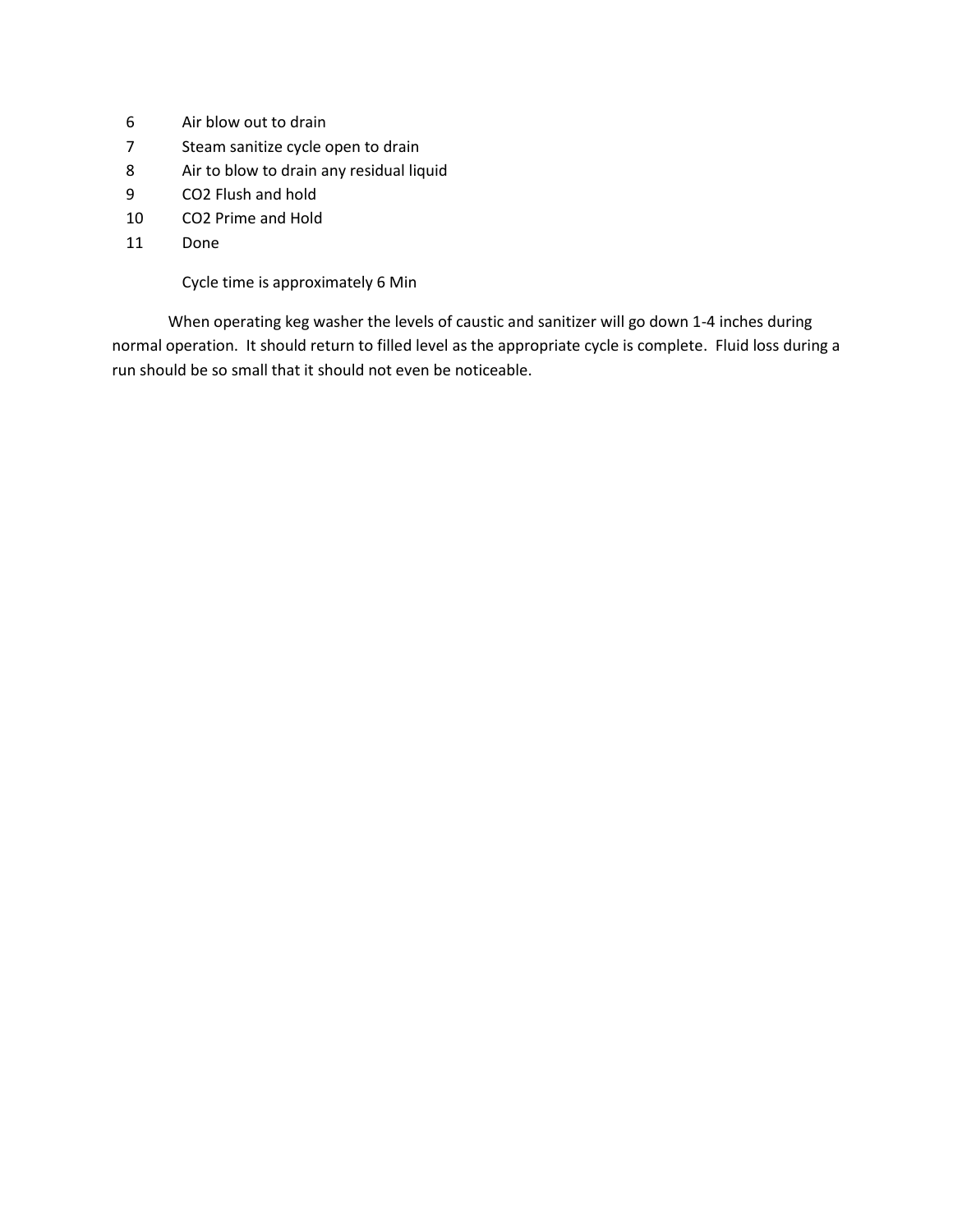## Chemicals

When mixing chemicals use proper technique and follow your chemical manufacturers recommended procedures. As always water first then chemical, make sure to where protective eyewear when operating the keg washer. As you are washing kegs the effectiveness of the chemical will get to a point they are no longer useful. Use testing strips from your chemical company to determine how many cycles that can be safely done and then set as a parameter on Config Page.

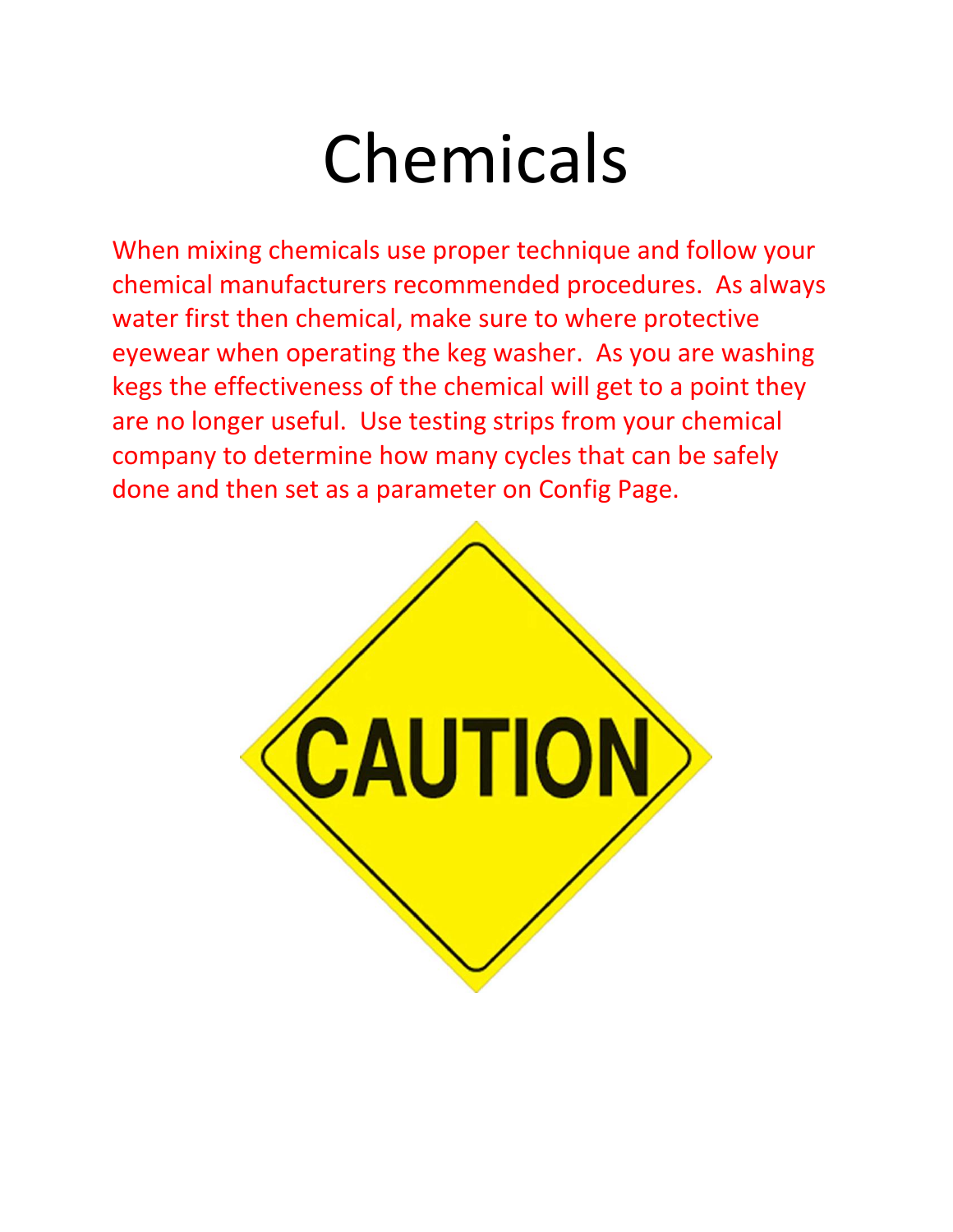| <b>Left Right</b>  | <b>Standard</b>                | $\vert \cdot \vert$ 1/2 Barrel  |
|--------------------|--------------------------------|---------------------------------|
| <b>Drain</b>       | <b>Cycle Count</b>             |                                 |
| <b>Sani Return</b> | Sanitizer<br>Caustic<br>0<br>0 |                                 |
| Sani Out           |                                |                                 |
| Caustic Return     | Reset<br>Reset                 |                                 |
| <b>Caustic Out</b> |                                |                                 |
| Air In             |                                | <b>ARS</b><br><b>COMMERCIAL</b> |
| <b>HLT</b> In      | Run<br>Purge<br><b>Reset</b>   |                                 |
| $CO2$ In           |                                |                                 |
|                    |                                | Timing<br>Config                |
|                    |                                |                                 |

Home Screen:

Indicator lights on left side shows valve that are activated.

Cycle count show remaining count on value set on CONFIG page, when changing out or adding chemicals use the reset button to change count. When count goes to 2 or less it will flash a yellow light 0 or less it will flash red but will not prevent operation.

Standard and heavy duty clean selector will allow for a double cycle of caustic cleaning

Use ½ ¼ 1/6 or Custom barrel settings for the appropriate size keg. Do not mix different size kegs for better results and always clean two kegs.

Upper Yellow Rectangle

This is your status and message area. This will show what mode of operation the keg washer is in

Lower Yellow Rectangle

H is for heating element operation. Heating Relay is activated

Pump indicator will show low rpm and high rpm when pump running

Yellow button is an additional indicator of the Pressure switch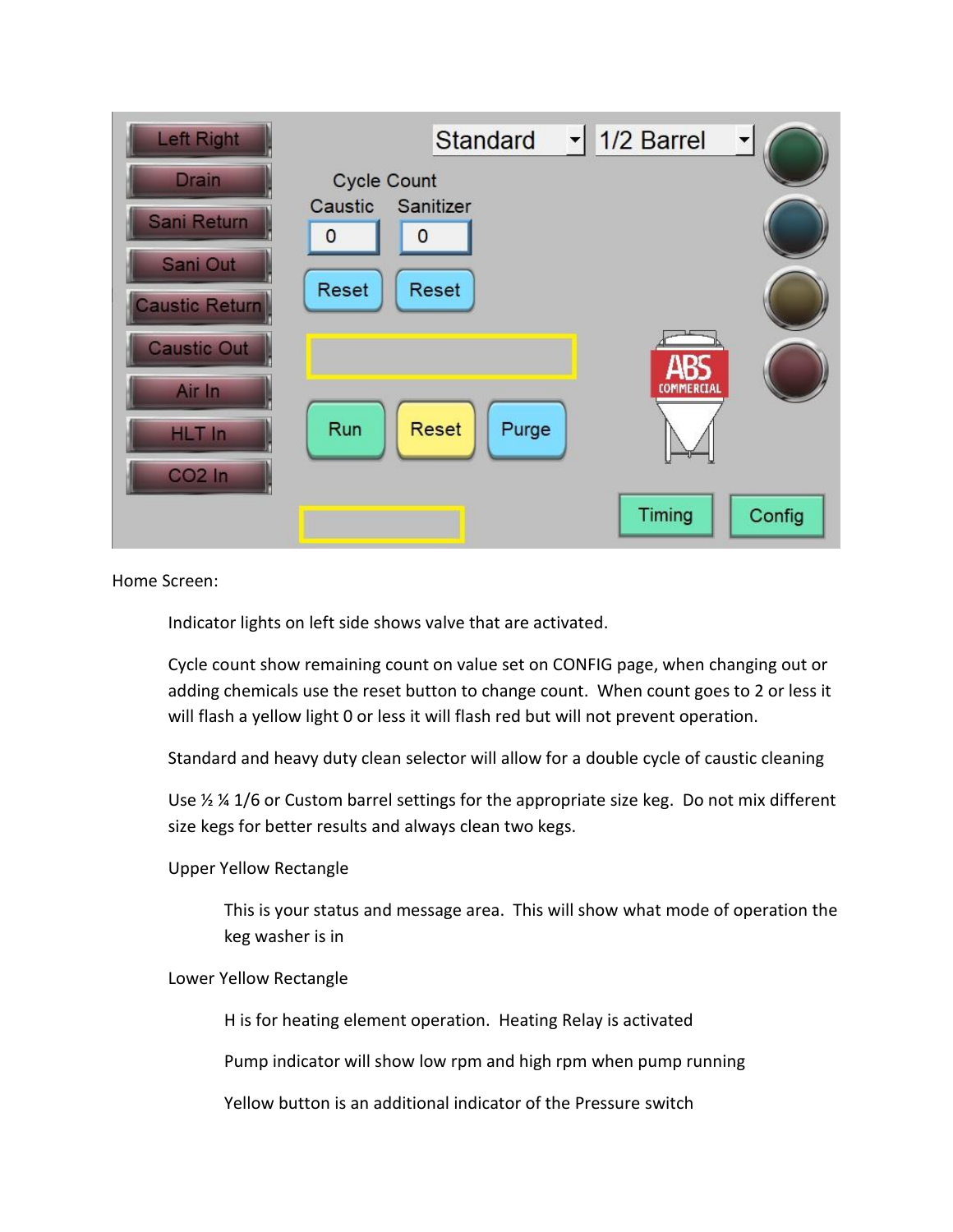Light stack duplication on screen.

| Green                  | I am ready                                                |
|------------------------|-----------------------------------------------------------|
|                        | Blue/Flashing Green I am running and I am happy           |
| <b>Flashing Yellow</b> | Something needs to be attendant to, but I am running      |
| <b>Flashing Red</b>    | Something need immediate attention, but I am running      |
| Steady Red             | E-stop Engaged or                                         |
|                        | Caustic Level is To Low Not Running                       |
| Lights out             | I am ready but been sitting for a while. Keg default size |
|                        | Reset.                                                    |

Selectable buttons are RUN RESET PURGE, Sanitizer and Caustic RESET, TIMING and CONFIG Buttons. Standard and keg size selector.

If Steam or cold water rinse is selected additional buttons will appear on the lower left of screen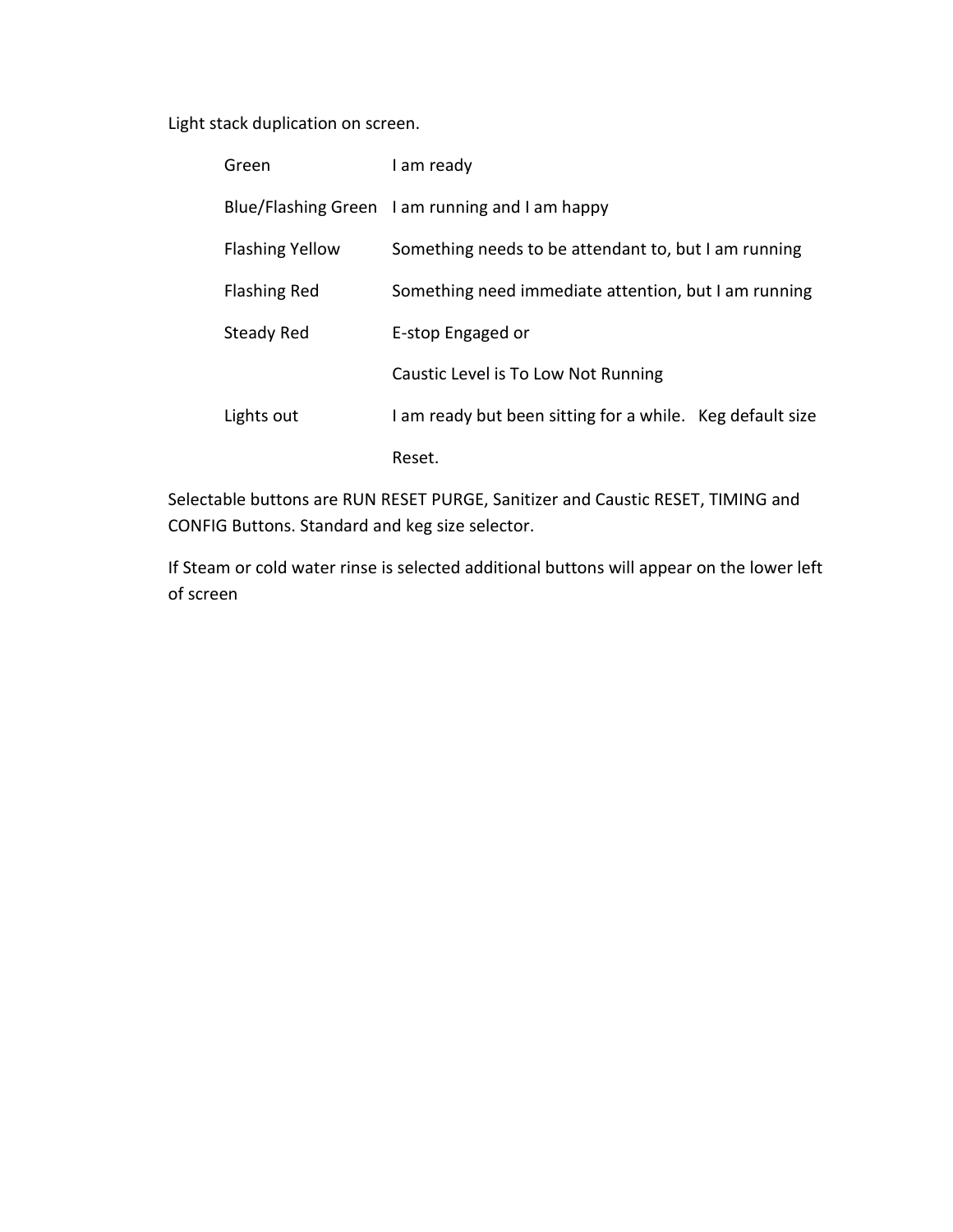

#### CONFIG screen

Indicator lights on left side turns green to show valve that are activated. You can on this screen touch the button to manually activate a valve. Do not override when the program is running. Since this is a manual override make sure all valve are close before exiting this screen.

Total Cycle count

Rinse selector available option HLT Rinse, Cold Water Rinse, Steam Sanitize

Caustic and Sanitizer cycle count selector. Input the value that the home screen goes to when you hit reset.

Default Size selector kegs if others have been selected it will go back to selected size on this page after 10 Min.

Drive Series that is sensed by the PLC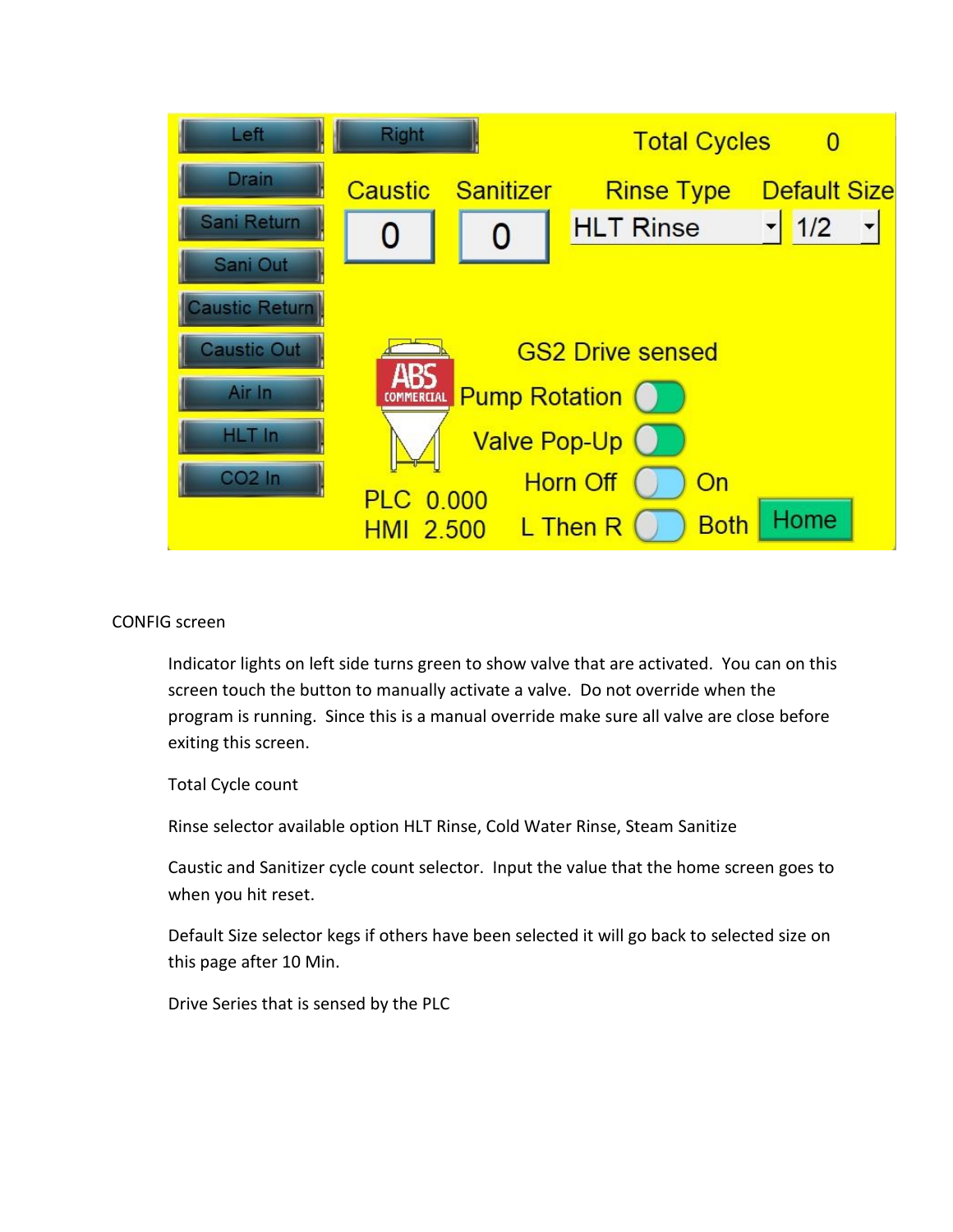Pump rotation selector. Will reverse pump rotation in case of phase reversal from our test facility. You will either need this or not and this condition should never have to change again.



Valve pop-up selector. AKA fat finger mode

Horn Off allows you to select the horn when keg is finished. Does not affect the Horn select on the CO2 config page

PLC and HMI versions in use are shown

L Then R / Both selector. Allows for individual dump function on each keg. If one keg has a lot of liquid in it may temporarily show spear function fail when using L Then R (it will clear and cleaning will continue. If using Both the keg may not completely empty and you must use the purge function.

Home Button goes to page one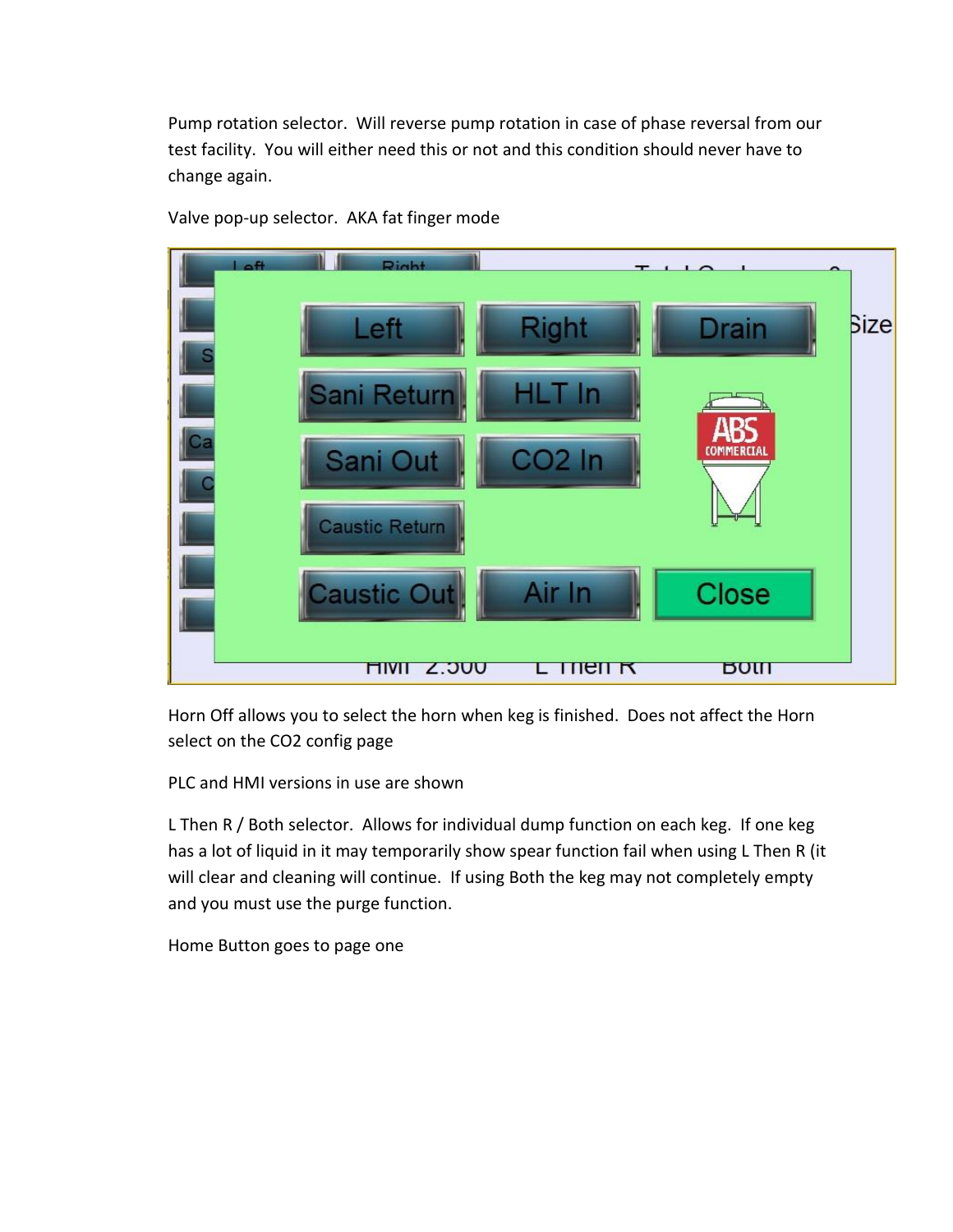| Set sanitizer time to your chemical manufaturers recommended hold time.<br><b>General Values</b><br>180 seconds or 3 min is the standard for all kegs. The total cycle time is<br>all the times added together. There are times that are neccessary for timing<br>and evacuation times will affect this total. 2 Second push for resets. |     |                |                |                |                                    |      |  |
|------------------------------------------------------------------------------------------------------------------------------------------------------------------------------------------------------------------------------------------------------------------------------------------------------------------------------------------|-----|----------------|----------------|----------------|------------------------------------|------|--|
| <b>Pump Low Speed</b>                                                                                                                                                                                                                                                                                                                    |     |                |                |                |                                    |      |  |
| <b>Total Cycle Time</b>                                                                                                                                                                                                                                                                                                                  | 0   | $\overline{0}$ |                | $\Omega$       | <b>Pump High Speed</b>             | 0    |  |
| <b>Sanitizer Time</b>                                                                                                                                                                                                                                                                                                                    | 0   | 0              | $\overline{0}$ | $\overline{0}$ | <b>Keg Clear Delay</b>             |      |  |
| <b>Keg Clear Options</b><br><b>Reset Values</b><br><b>Keg Rinse Options</b>                                                                                                                                                                                                                                                              |     |                |                |                |                                    |      |  |
| <b>Keg Purge</b>                                                                                                                                                                                                                                                                                                                         | 1/6 | 1/4            |                | 1/2 Cust       | Keg CO2 Options                    |      |  |
| Keg Air Blast                                                                                                                                                                                                                                                                                                                            |     |                |                |                | $\overline{4}$<br>3<br><b>TEST</b> | Home |  |

TIMING Page 1:

Total cycle time is the estimated total of all cycles as entered in TIMING page 1 thru 4. Sanitizer time is the Total time of contact of the sanitizer as entered on TIMING page 3.

Reset Value/General Values Blue button will reset to default values (requires a 2 second push to activate.

Keg clear option will add another water rinse cycle on the initial keg dump. A setup option key will be visible and can be selected.

Keg Rinse Option Will add up to 2 rinse cycles between caustic and sanitizer cycles

Keg CO2 Options will add additional CO2 purge with pause and horn options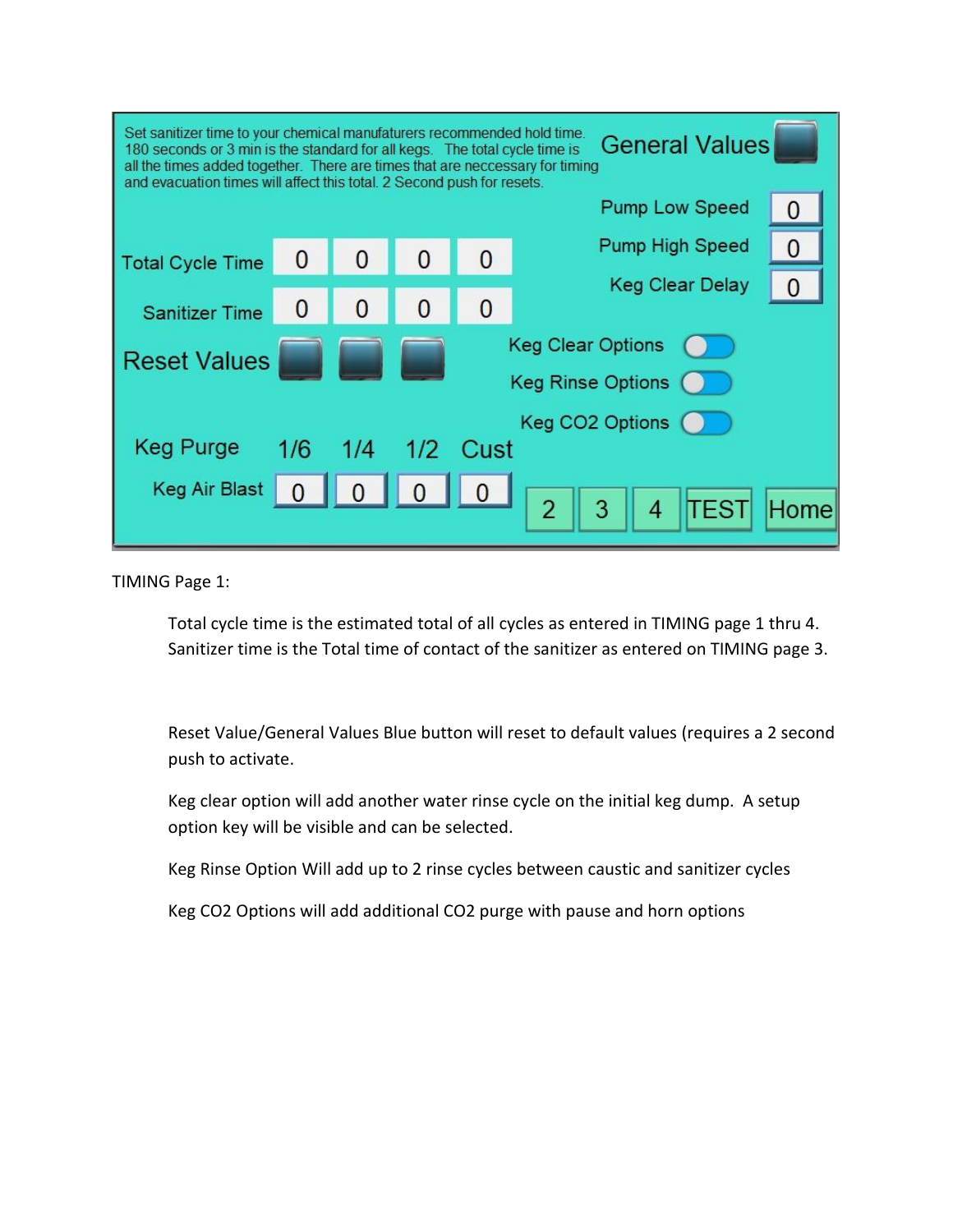| <b>Keg Dump</b>                                                                                                                 | 1/6         |                |          | 1/4 1/2 Cust   | L Then R<br><b>Both</b>                                                                                  |
|---------------------------------------------------------------------------------------------------------------------------------|-------------|----------------|----------|----------------|----------------------------------------------------------------------------------------------------------|
| <b>Keg Air Blast</b>                                                                                                            | 0           | $\Omega$       | 0        | $\overline{0}$ | Air to push residuals out of keg                                                                         |
| <b>Keg Drain</b>                                                                                                                | $\mathbf 0$ | $\mathbf{0}$   | 0        | $\mathbf 0$    | Time to allow to drain                                                                                   |
| Keg HLT In                                                                                                                      | 0           | $\overline{0}$ | 0        | $\mathbf 0$    | Clean out keg with high pump HLT                                                                         |
| Keg Air Blast 2                                                                                                                 | $\Omega$    | $\Omega$       | 0        | 0              | Air to push water to drain. Cykle repeats for right<br>keg. Select both to di both kegs at the same time |
| may not giveproper indication on spear failure<br>Keg Caustic Clean (2 (3) Cykles)<br>but shortens cykle time about 40 seconds. |             |                |          |                |                                                                                                          |
| <b>Caustic High Pump</b>                                                                                                        | $\circ$     | $\circ$        | 0        | $\mathbf 0$    | There are two caustic cukles on 1/4 and 1/2<br>barrels the 1/6 barrel gets three shorter cykles          |
| <b>Caustic Low Pump</b>                                                                                                         | 0           | $\overline{0}$ | 0        | $\circ$        | to prevent fluid buildup. Using heavy duty cykle<br>doubles the caustic cykles to 4 and 6.               |
| <b>Caustic Pause</b>                                                                                                            | $\mathbf 0$ | $\mathbf{0}$   | 0        | $\mathbf 0$    |                                                                                                          |
| <b>Air Blast</b>                                                                                                                | O           | $\Omega$       | $\Omega$ | $\Omega$       | 4<br><b>TEST</b><br>3<br>Home                                                                            |

### TIMING Page 2:

Initial keg dump will depressurize the keg blow out residue with air, HLT rinse and clear water with air. It will do left keg then the right keg to verify spear function. Selector switch on top right gives you the option to do both kegs at once saving approximately 40 seconds on the cycle time.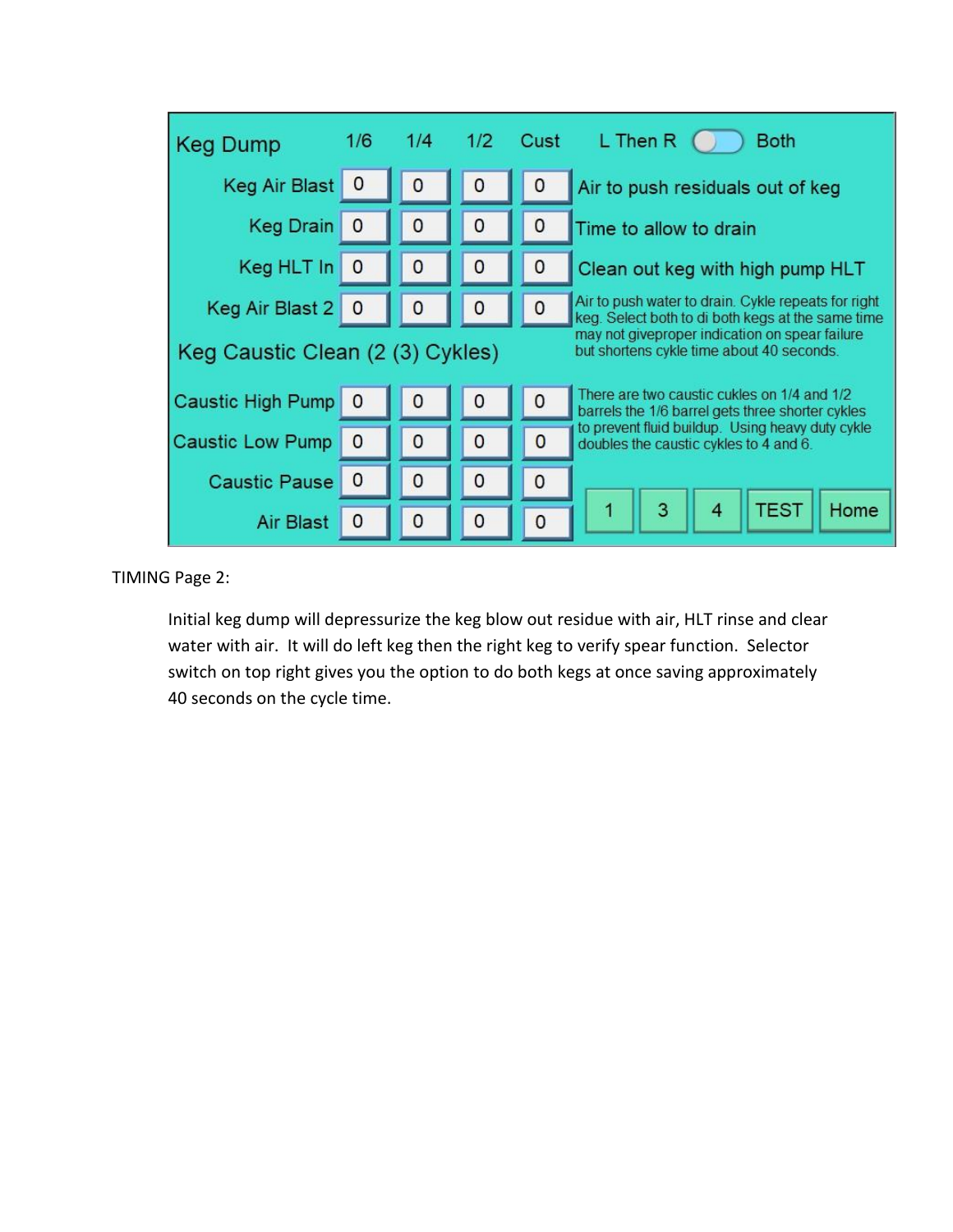

TIMING Page 3:

Water rinse will use HLT water unless cold water rinse has been selected. The function is the same. If cold water rinse is used and you need to lower the temperature of the keg shell for sanitizer you may need to adjust water high pump and rinse air blast times accordingly. You may have issues is your water piping does not allow for enough pressure and volume to feed the pipe.

Sanitize cycles are just too wet all surfaces in the keg. 4 cycles are used to not allow the keg to dry due to high temperature. Not all timing parameter are shown so refer to TIMING page 1 for total time.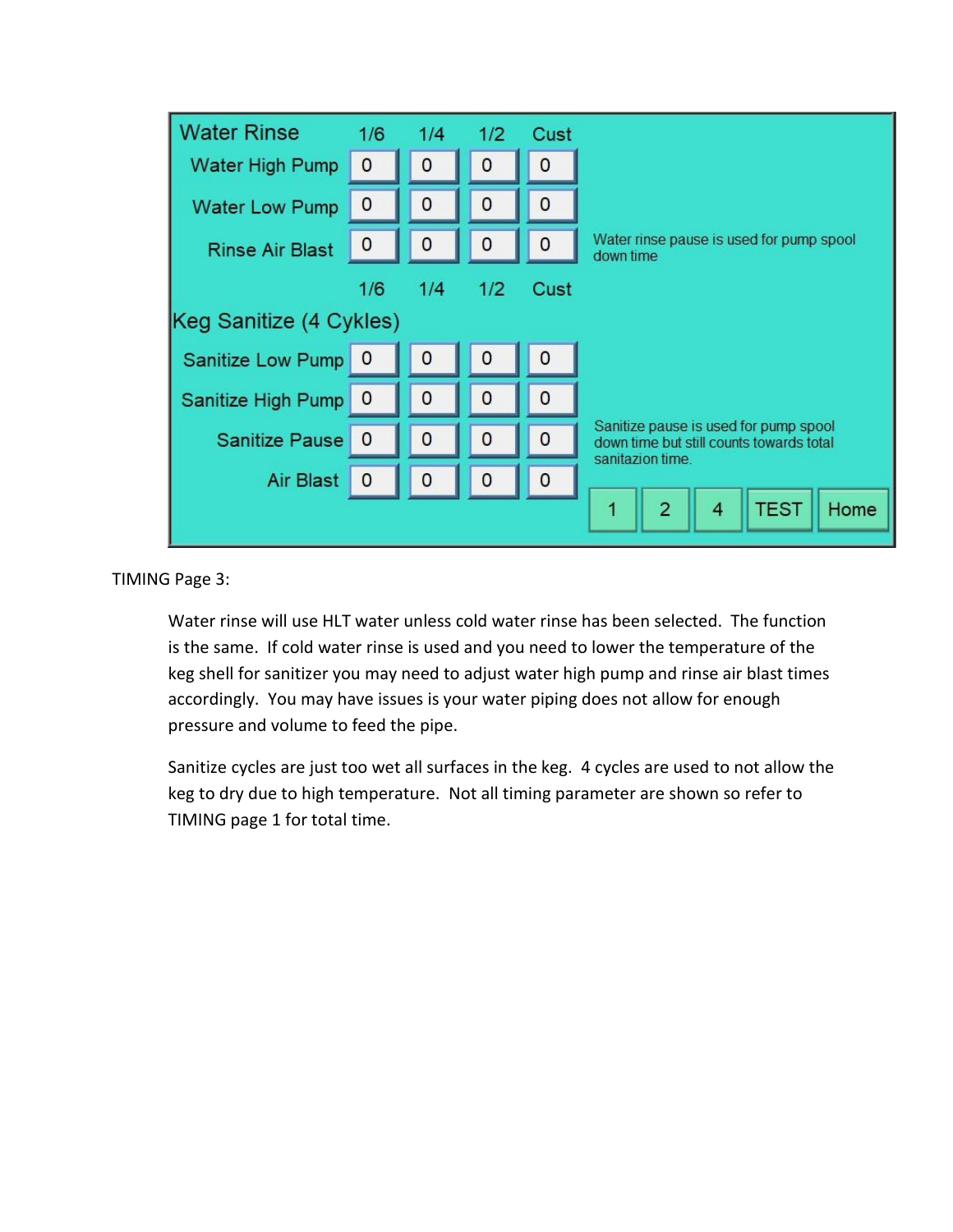| CO <sub>2</sub> Purge       |                                                                              |                |                | 1/6  1/4  1/2  Cust | Pause                                                                                                                                   |  |  |
|-----------------------------|------------------------------------------------------------------------------|----------------|----------------|---------------------|-----------------------------------------------------------------------------------------------------------------------------------------|--|--|
| Co <sub>2</sub> In          |                                                                              |                |                |                     | Horn                                                                                                                                    |  |  |
| CO <sub>2</sub> Hold        |                                                                              |                |                |                     |                                                                                                                                         |  |  |
| CO <sub>2</sub> Purge       |                                                                              | 0              |                |                     |                                                                                                                                         |  |  |
| Co <sub>2</sub> In And Hold | 0                                                                            | $\overline{0}$ |                |                     | Allow for desired level of CO2 pressure in keg                                                                                          |  |  |
|                             | Steam Sanitize (1 Cycle)<br>Pause will halt cycle to allow for you to invert |                |                |                     |                                                                                                                                         |  |  |
| Sanitize                    |                                                                              | $\overline{0}$ | $\overline{0}$ | 0                   | keg. This will allow to purge from the on top<br>of the keg. Horn will alert you when keg<br>washer requries action from operator. Push |  |  |
| <b>HLT Rinse</b>            |                                                                              |                |                |                     | RUN to continue cycle. Selecting pause to<br>off will just set the keg-washer to continue on.                                           |  |  |
| Air Blast                   | O                                                                            |                | $\overline{0}$ |                     |                                                                                                                                         |  |  |
|                             |                                                                              |                |                |                     | <b>TEST</b><br>Home<br>2<br>3                                                                                                           |  |  |

TIMING Page 4:

Adjust regulator to 12-15 PSI.

Pause when used (recommended), will pause cleaning before CO2 is put into the keg the unit will flash red. It will allow you to flip the keg to upright position for a more efficient CO2 purge and prime. Upside down is perfect for cleaning but not for priming the keg. The Horn can be used as an additional attention getter. The operation will stop until the run button is pressed

Adjust time on steam and HLT rinse for your condition. If HTL rinse is not desired set HTL rinse to 0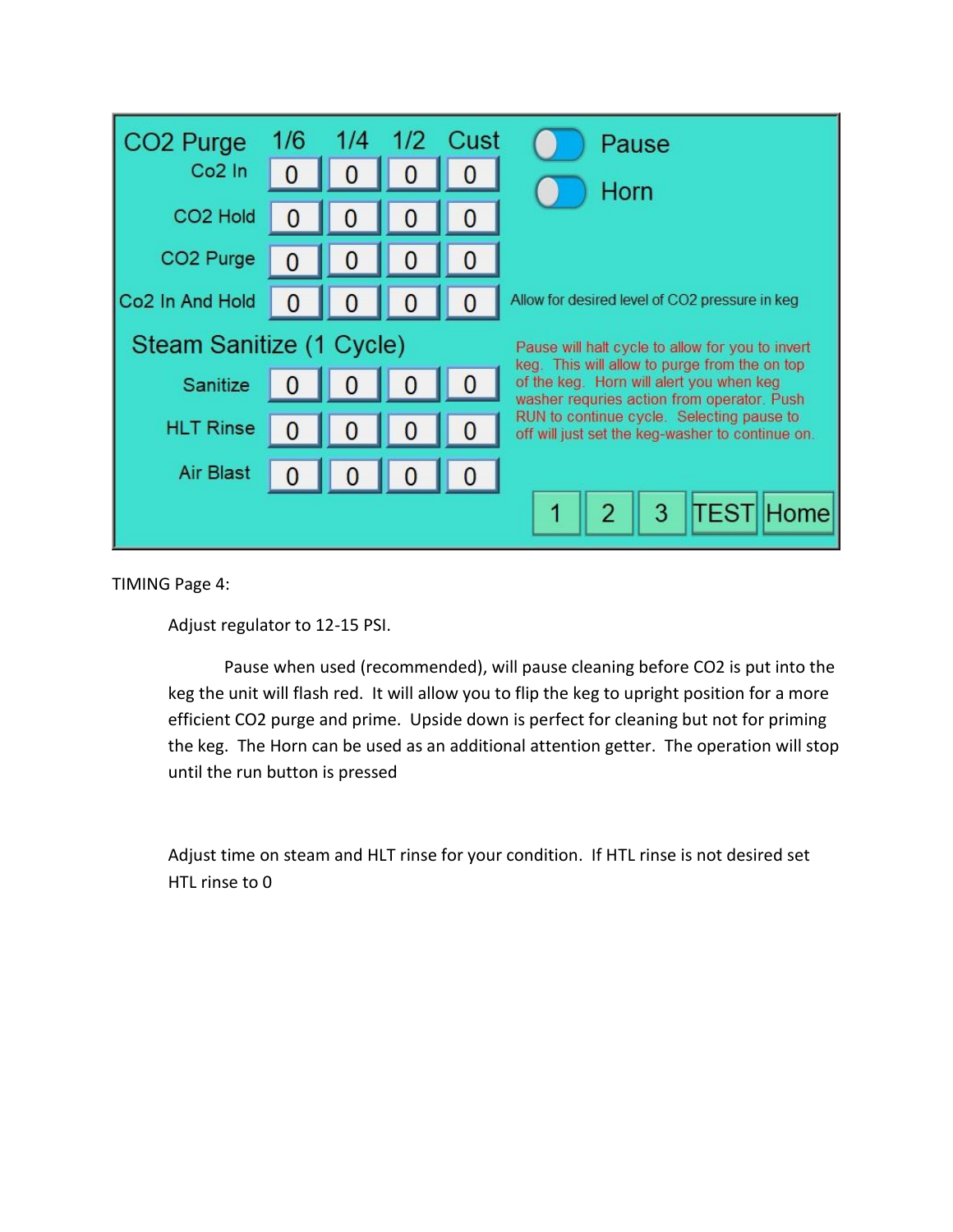

Keg Dump Options page.

| Water Rinse 2 1/6 1/4 1/2 Cust |
|--------------------------------|
| Water High Pump                |
| Water Low Pump                 |
| Rinse Air Blast                |
|                                |
| Water Rinse 3 1/6 1/4 1/2 Cust |
| Water High Pump<br>0           |
| Water Low Pump<br>0            |
| <b>Rinse Air Blast</b><br>0    |
|                                |
| Return                         |

Water Rinse Options page. If only one additional cycle is desired set values to 0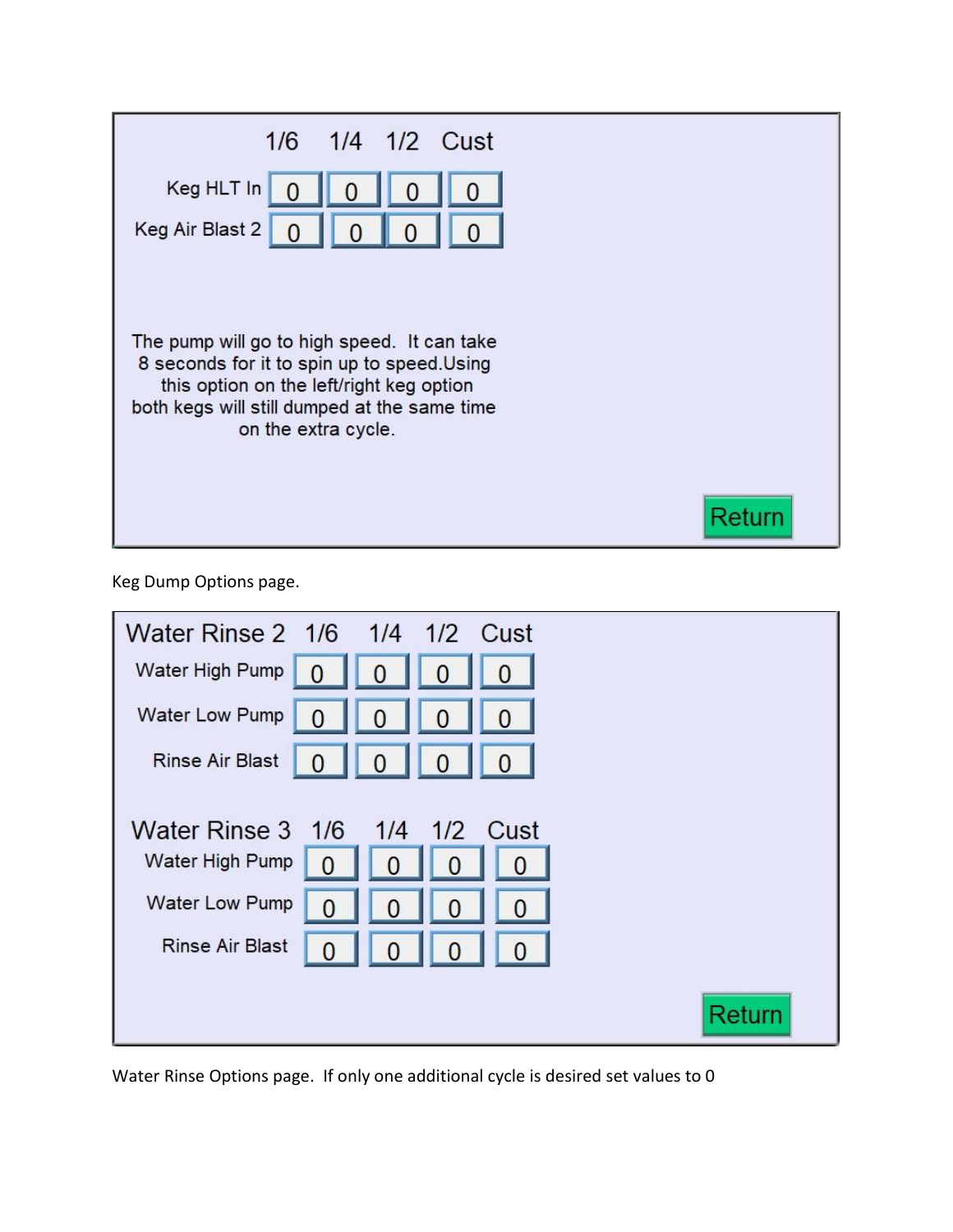

CO2 Options page. For a more efficient CO2 prime the kegs must be set upright. This page will allow you to add an extra step to purge and prime your kegs.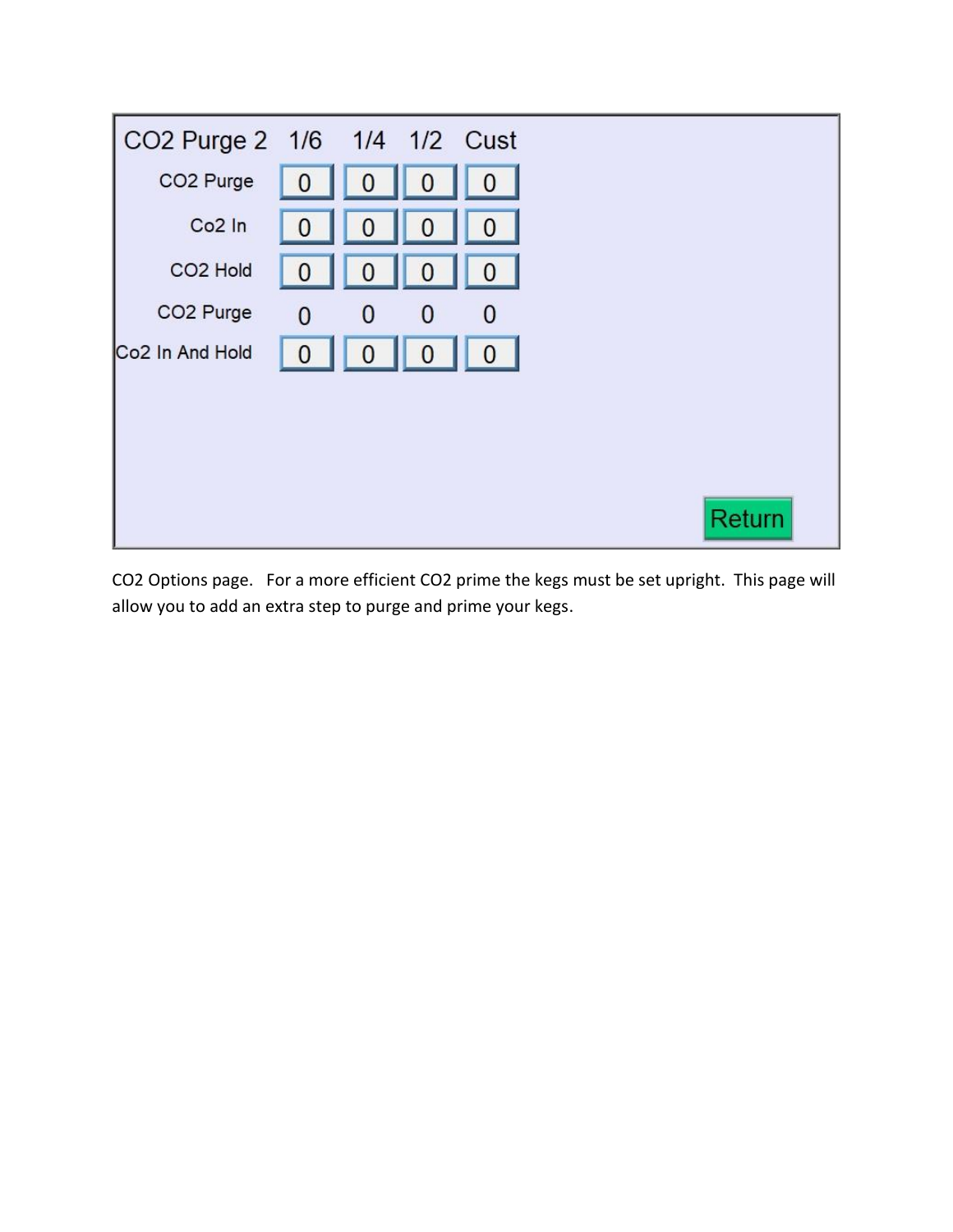

TIMING Page TEST:

Turn test mode to on to try out your timing on a particular cycle. If test is not on the cycle will continue on to the next cycle until all are complete. Test mode can be turned on any time. Don't forget to turn test mode back off when done.

### PID Operation

Set PID controller to the temperature that the manufacturer of the Caustic is recommending. The tank will heat once enough liquid is in the tank to activate the float switch and the PID calls for heat. No other settings are needed on the PID.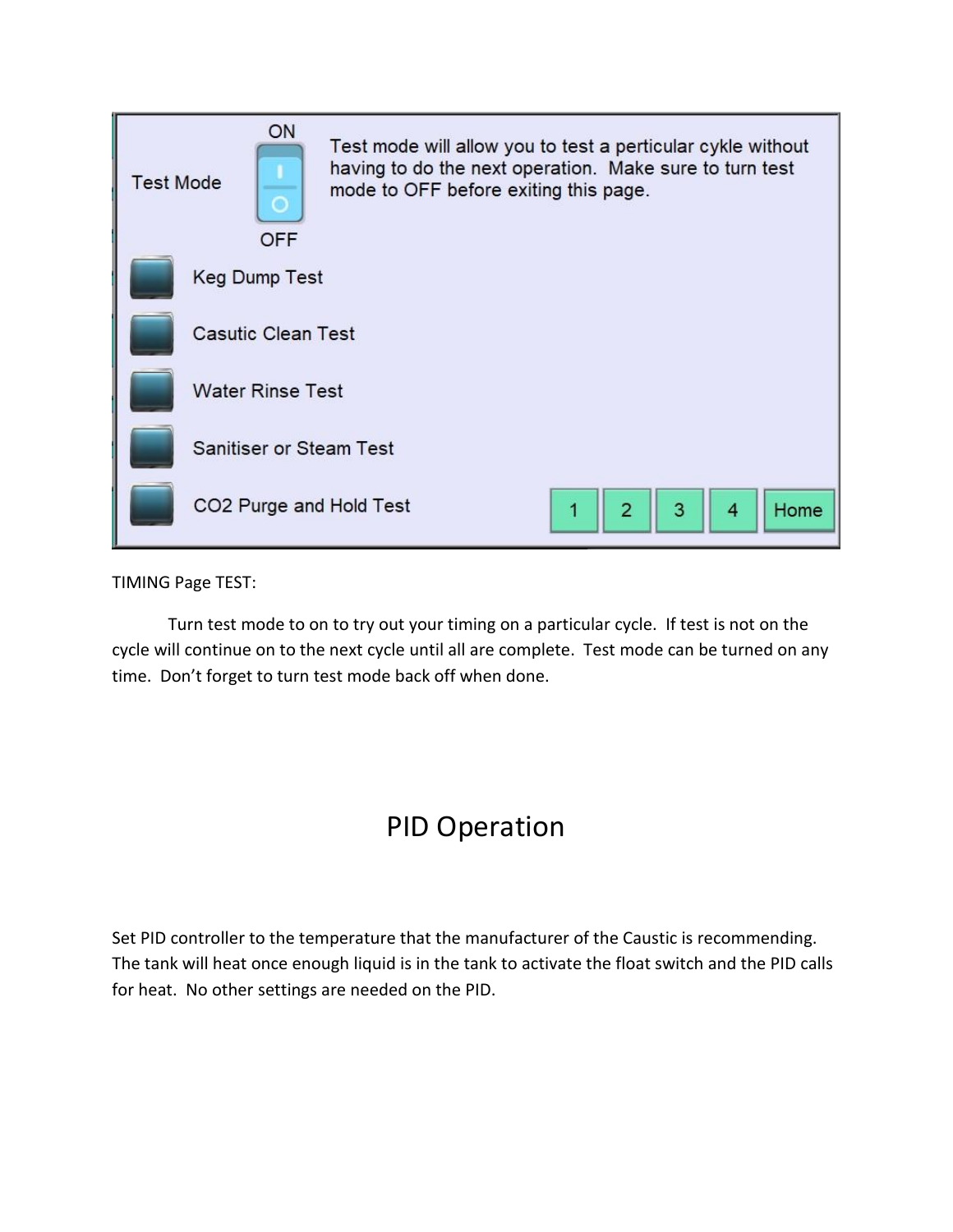### Troubleshooting

All Keg-Washers that leave ABS-Commercial has received 5 cycles with  $\frac{1}{2}$  barrels and 5 cycles with 1/6 Barrel kegs. The unit left fully tested and operating. All items are fully programmed and have the proper settings on them. There is no need to ever touch the VFD and the pressure switch controller. The only thing you have to set is the caustic temp on the PID controller. Other than that all things that are adjustable are controlled thru the HMI. The wiring diagram on the inside of box is to aid in identifying components, wiring and to assist in trouble shooting.

#### 1st time running:

Make sure that no damage has been done to the Keg-Washer during transportation. Make sure that you are showing numbers on the timing page. Set the Rinse type default is HLT Rinse and Keg size Default is 1/2BBL. Make sure the rotation on the pump is correct. And all supplies are hooked up.

Most issues come from not having enough air or CO2. The inlet for the regulator is  $\frac{1}{2}$ " NPT; do not use a fitting that you got from Lowes/Home Depot they will not work. We must maintain 60-75 PSI on the first regulator to operate the valves even when we are pushing air thru the kegs. We are displacing up to 31 gallons of volume so too small of a compressor, to small of a tank on that compressor or to small of a line will result in problems. Also on the CO2 side we have seen a lot of beverage gas regulators. They are too small and might freeze up on you. In best case scenario you will have to increase the time to pressurize the kegs.

Nothing comes on: Loss of 220 Power in

- A: Reset breaker in your electrical box.
- B: Check for power coming in using a multi-meter

Screen is dead PID is on: Loss of 24VDC

A: Open up box and check the reset breaker.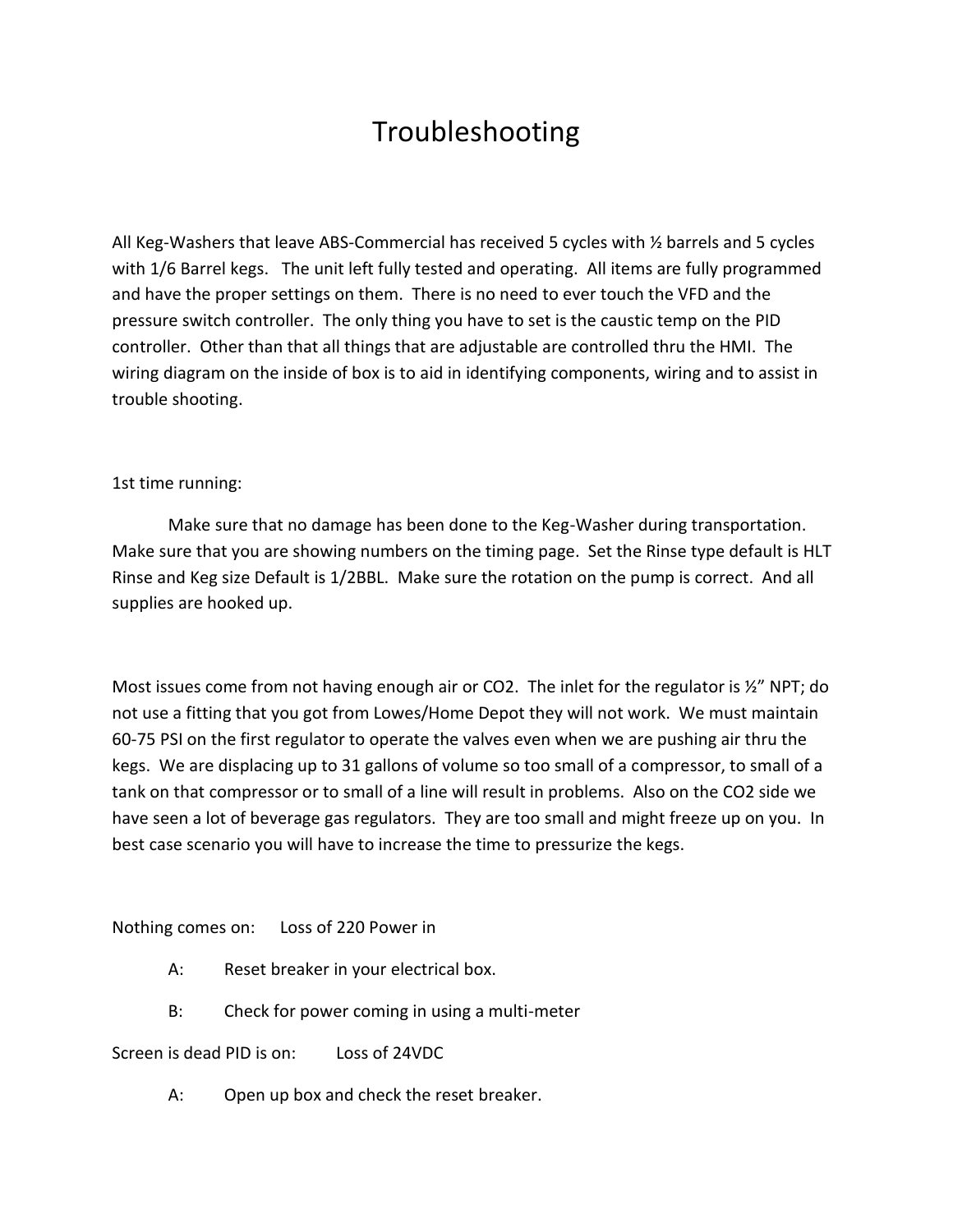B: Check power supply light is on (replace power supply)

All valves are not actuating: Loss of signal

- A: Check PLC Power light (steady green) and RUN light (flashing Green) is normal. (Reboot PLC)(Replace PLC)
- B: Check PLC ERR on (Reboot PLC) (Replace PLC)
- C: Make sure 24VDC- wire is attached (Replace valve assembly backplane)

D:

Single Pneumatic Valve are not actuating: Loss of signal or air

A: Secure cable to Valve assembly Check wires attached to the CO-08TR

B: Check for light on Electric Valve (if light is off go to C) if light is on unplug airline at the pneumatic valve, If you have air coming out (Replace Pneumatic Valve) if you do not have air, unplug air-line at bottom of valve assembly If you have air, check condition on air-line for damage kinks (replace as necessary) If no air replace (electric Valve)

C: Check for appropriate output on CO-08TR unit, Verify power light on both units

(Replace CO-08TR Unit)

PID has no power:

A: If everything is working and PID is dark and the Caustic is not heating(Replace PID)

PID is working but caustic is not heating: Loss of power going to heating element

A: Check for OUT light on PID and on the 41F-1Z relay unit is lit. If both are on and the large contactor is actuating (loud clunk) (check wires / replace Heating Element) the large contactor is not actuating (Replace the 41F-1Z relay) If the 41F-1Z is not lit, check for continuity between 6 and 7 (relay) on PID. If no continuity, internal relay bad (Replace PID)

B: Caustic is low warning but caustic is not low (replace Float switch)

Caustic is not heating:

For the heating element to operate there is a multistep process that takes place.